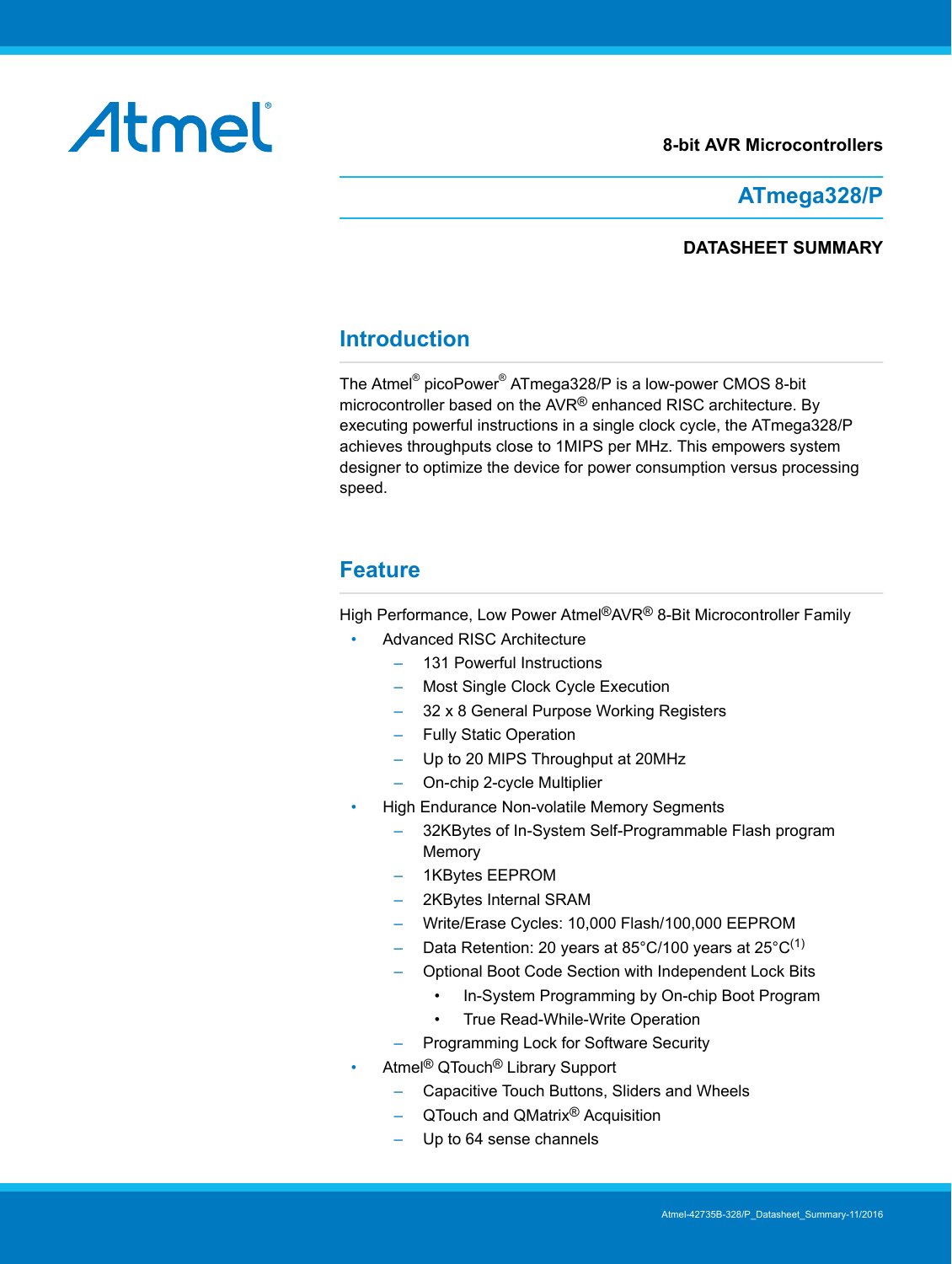- Peripheral Features
	- Two 8-bit Timer/Counters with Separate Prescaler and Compare Mode
	- One 16-bit Timer/Counter with Separate Prescaler, Compare Mode, and Capture Mode
	- Real Time Counter with Separate Oscillator
	- Six PWM Channels
	- 8-channel 10-bit ADC in TQFP and QFN/MLF package
		- Temperature Measurement
	- 6-channel 10-bit ADC in PDIP Package
		- Temperature Measurement
	- Two Master/Slave SPI Serial Interface
	- One Programmable Serial USART
	- One Byte-oriented 2-wire Serial Interface (Philips  $1^2C$  compatible)
	- Programmable Watchdog Timer with Separate On-chip Oscillator
	- One On-chip Analog Comparator
	- Interrupt and Wake-up on Pin Change
- Special Microcontroller Features
	- Power-on Reset and Programmable Brown-out Detection
	- Internal Calibrated Oscillator
	- External and Internal Interrupt Sources
	- Six Sleep Modes: Idle, ADC Noise Reduction, Power-save, Power-down, Standby, and Extended Standby
- I/O and Packages
	- 23 Programmable I/O Lines
	- 28-pin PDIP, 32-lead TQFP, 28-pad QFN/MLF and 32-pad QFN/MLF
- Operating Voltage:
	- 1.8 5.5V
- Temperature Range:
	- $-$  -40°C to 105°C
- Speed Grade:
	- $-$  0 4MHz @ 1.8 5.5V
	- $-$  0 10MHz @ 2.7 5.5V
	- $-$  0 20MHz @ 4.5 5.5V
- Power Consumption at 1MHz, 1.8V, 25°C
	- Active Mode: 0.2mA
	- Power-down Mode: 0.1μA
	- Power-save Mode: 0.75μA (Including 32kHz RTC)

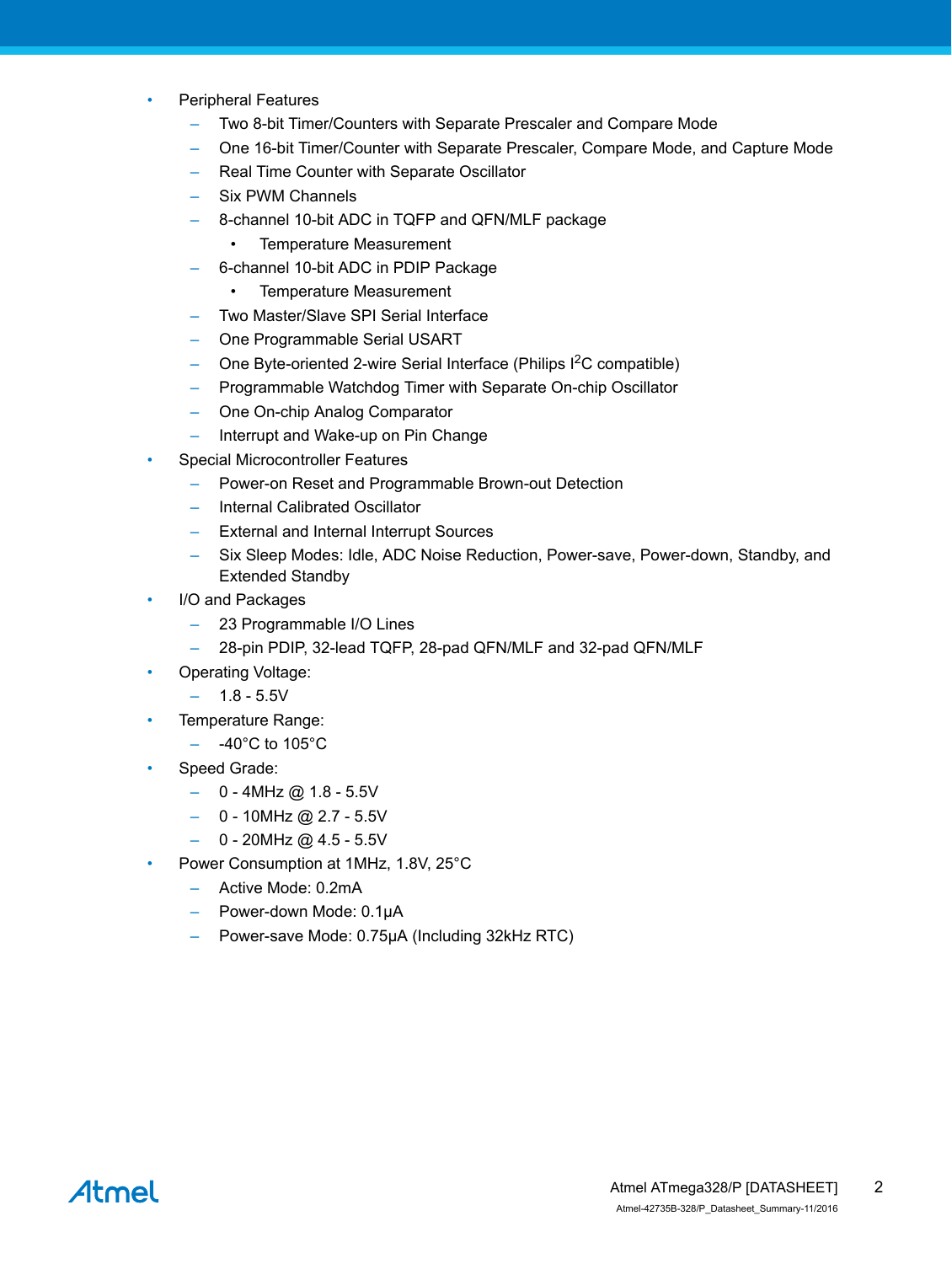# **Table of Contents**

| 1.                             |              |  |
|--------------------------------|--------------|--|
| 2.                             |              |  |
| 3.                             |              |  |
|                                | 3.1.<br>3.2. |  |
| 4.                             |              |  |
| 5.                             | 5.1.<br>5.2. |  |
|                                |              |  |
| $7_{\scriptscriptstyle{\sim}}$ |              |  |
| 8.                             |              |  |
| 9.                             |              |  |
|                                |              |  |
|                                |              |  |
|                                |              |  |
|                                |              |  |
|                                | 11.2.        |  |
|                                |              |  |
|                                |              |  |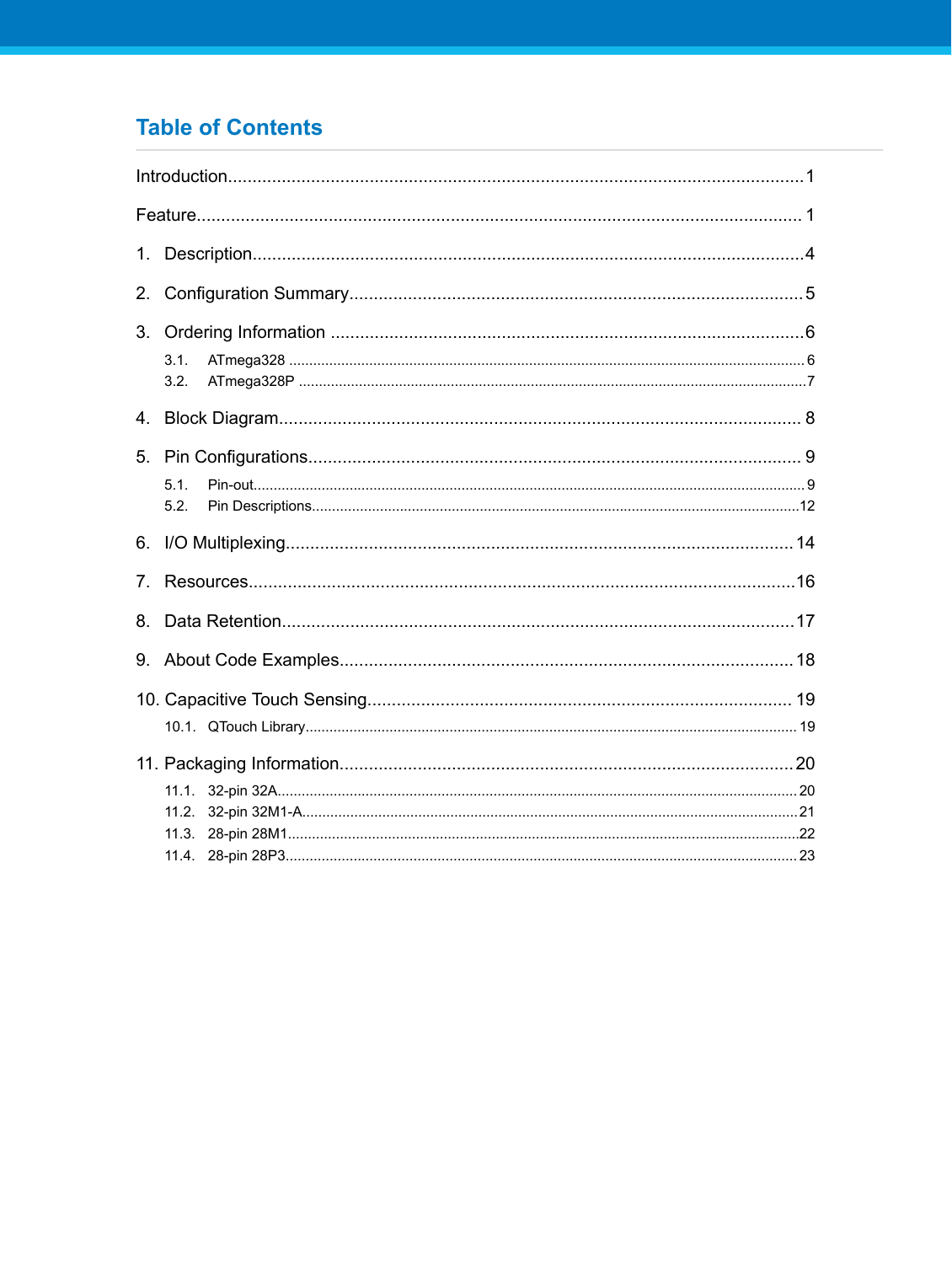## <span id="page-3-0"></span>**1. Description**

The Atmel AVR<sup>®</sup> core combines a rich instruction set with 32 general purpose working registers. All the 32 registers are directly connected to the Arithmetic Logic Unit (ALU), allowing two independent registers to be accessed in a single instruction executed in one clock cycle. The resulting architecture is more code efficient while achieving throughputs up to ten times faster than conventional CISC microcontrollers.

The ATmega328/P provides the following features: 32Kbytes of In-System Programmable Flash with Read-While-Write capabilities, 1Kbytes EEPROM, 2Kbytes SRAM, 23 general purpose I/O lines, 32 general purpose working registers, Real Time Counter (RTC), three flexible Timer/Counters with compare modes and PWM, 1 serial programmable USARTs , 1 byte-oriented 2-wire Serial Interface (I2C), a 6 channel 10-bit ADC (8 channels in TQFP and QFN/MLF packages) , a programmable Watchdog Timer with internal Oscillator, an SPI serial port, and six software selectable power saving modes. The Idle mode stops the CPU while allowing the SRAM, Timer/Counters, SPI port, and interrupt system to continue functioning. The Power-down mode saves the register contents but freezes the Oscillator, disabling all other chip functions until the next interrupt or hardware reset. In Power-save mode, the asynchronous timer continues to run, allowing the user to maintain a timer base while the rest of the device is sleeping. The ADC Noise Reduction mode stops the CPU and all I/O modules except asynchronous timer and ADC to minimize switching noise during ADC conversions. In Standby mode, the crystal/resonator oscillator is running while the rest of the device is sleeping. This allows very fast start-up combined with low power consumption. In Extended Standby mode, both the main oscillator and the asynchronous timer continue to run.

Atmel offers the QTouch® library for embedding capacitive touch buttons, sliders and wheels functionality into AVR microcontrollers. The patented charge-transfer signal acquisition offers robust sensing and includes fully debounced reporting of touch keys and includes Adjacent Key Suppression® (AKS<sup>™</sup>) technology for unambiguous detection of key events. The easy-to-use QTouch Suite toolchain allows you to explore, develop and debug your own touch applications.

The device is manufactured using Atmel's high density non-volatile memory technology. The On-chip ISP Flash allows the program memory to be reprogrammed In-System through an SPI serial interface, by a conventional nonvolatile memory programmer, or by an On-chip Boot program running on the AVR core. The Boot program can use any interface to download the application program in the Application Flash memory. Software in the Boot Flash section will continue to run while the Application Flash section is updated, providing true Read-While-Write operation. By combining an 8-bit RISC CPU with In-System Self-Programmable Flash on a monolithic chip, the Atmel ATmega328/P is a powerful microcontroller that provides a highly flexible and cost effective solution to many embedded control applications.

The ATmega328/P is supported with a full suite of program and system development tools including: C Compilers, Macro Assemblers, Program Debugger/Simulators, In-Circuit Emulators, and Evaluation kits.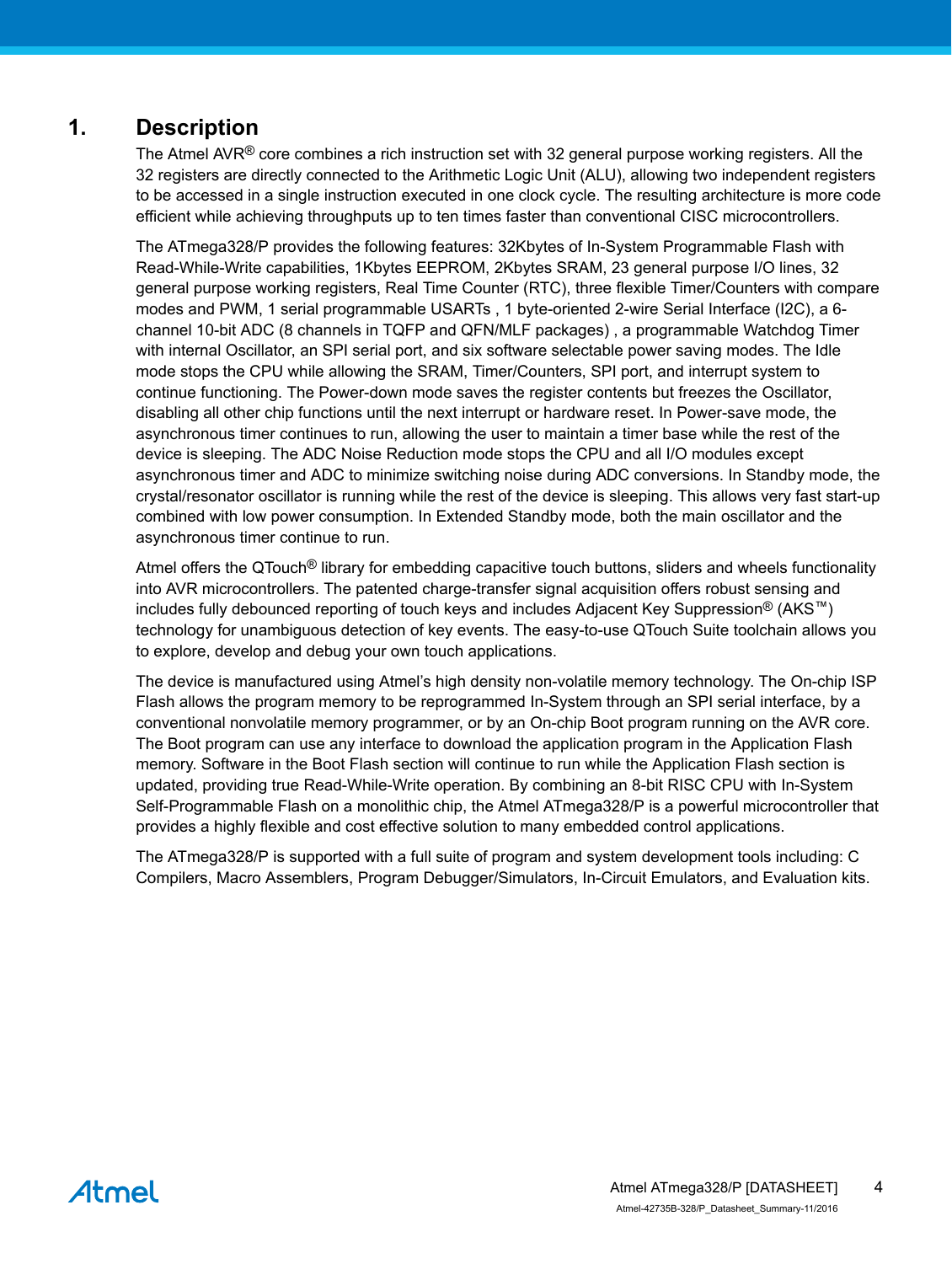# <span id="page-4-0"></span>**2. Configuration Summary**

| <b>Features</b>                                 | ATmega328/P    |
|-------------------------------------------------|----------------|
| Pin Count                                       | 28/32          |
| Flash (Bytes)                                   | 32K            |
| SRAM (Bytes)                                    | 2K             |
| EEPROM (Bytes)                                  | 1K             |
| Interrupt Vector Size (instruction word/vector) | 1/1/2          |
| General Purpose I/O Lines                       | 23             |
| <b>SPI</b>                                      | $\overline{2}$ |
| TWI $(l^2C)$                                    | 1              |
| <b>USART</b>                                    | 1              |
| <b>ADC</b>                                      | 10-bit 15kSPS  |
| <b>ADC Channels</b>                             | 8              |
| 8-bit Timer/Counters                            | $\overline{2}$ |
| 16-bit Timer/Counters                           | 1              |

and support a real Read-While-Write Self-Programming mechanism. There is a separate Boot Loader Section, and the SPM instruction can only execute from there. In , there is no Read-While-Write support and no separate Boot Loader Section. The SPM instruction can execute from the entire Flash.

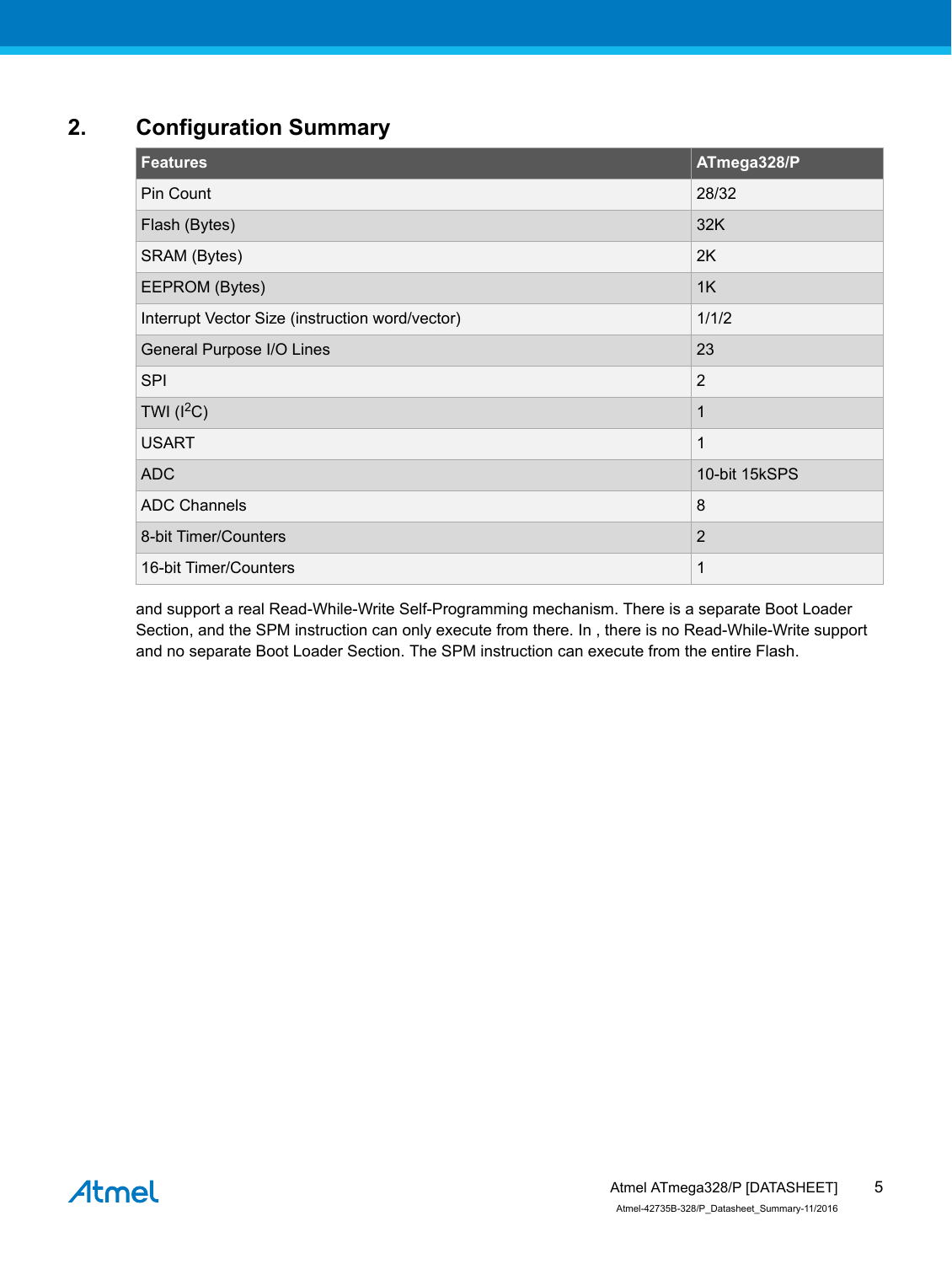# <span id="page-5-0"></span>**3. Ordering Information**

## **3.1. ATmega328**

| Speed [MHz] <sup>(3)</sup> | <b>Power Supply [V]</b> | Ordering Code <sup>(2)</sup>                                                                                                             | Package $(1)$                                          | <b>Operational Range</b>                           |
|----------------------------|-------------------------|------------------------------------------------------------------------------------------------------------------------------------------|--------------------------------------------------------|----------------------------------------------------|
| 20                         | $1.8 - 5.5$             | ATmega328-AU<br>ATmega328-AUR(5)<br>$ATmega328-MMH(4)$<br>ATmega328-MMHR $(4)(5)$<br>ATmega328-MU<br>ATmega328-MUR $(5)$<br>ATmega328-PU | 32A<br>32A<br>28M1<br>28M1<br>32M1-A<br>32M1-A<br>28P3 | Industrial<br>$(-40^{\circ}$ C to 85 $^{\circ}$ C) |

#### **Note:**

- 1. This device can also be supplied in wafer form. Please contact your local Atmel sales office for detailed ordering information and minimum quantities.
- 2. Pb-free packaging, complies to the European Directive for Restriction of Hazardous Substances (RoHS directive). Also Halide free and fully Green.
- 3. Please refer to *Speed Grades* for Speed vs. V<sub>CC</sub>
- 4. Tape & Reel.
- 5. NiPdAu Lead Finish.

| <b>Package Type</b> |                                                                                                             |
|---------------------|-------------------------------------------------------------------------------------------------------------|
| 28M1                | 28-pad, 4 x 4 x 1.0 body, Lead Pitch 0.45mm Quad Flat No-Lead/Micro Lead Frame Package (QFN/<br>MLF)        |
| 28P3                | 28-lead, 0.300" Wide, Plastic Dual Inline Package (PDIP)                                                    |
|                     | 32M1-A 32-pad, 5 x 5 x 1.0 body, Lead Pitch 0.50mm Quad Flat No-Lead/Micro Lead Frame Package (QFN/<br>MLF) |
| 32A                 | 32-lead, Thin (1.0mm) Plastic Quad Flat Package (TQFP)                                                      |

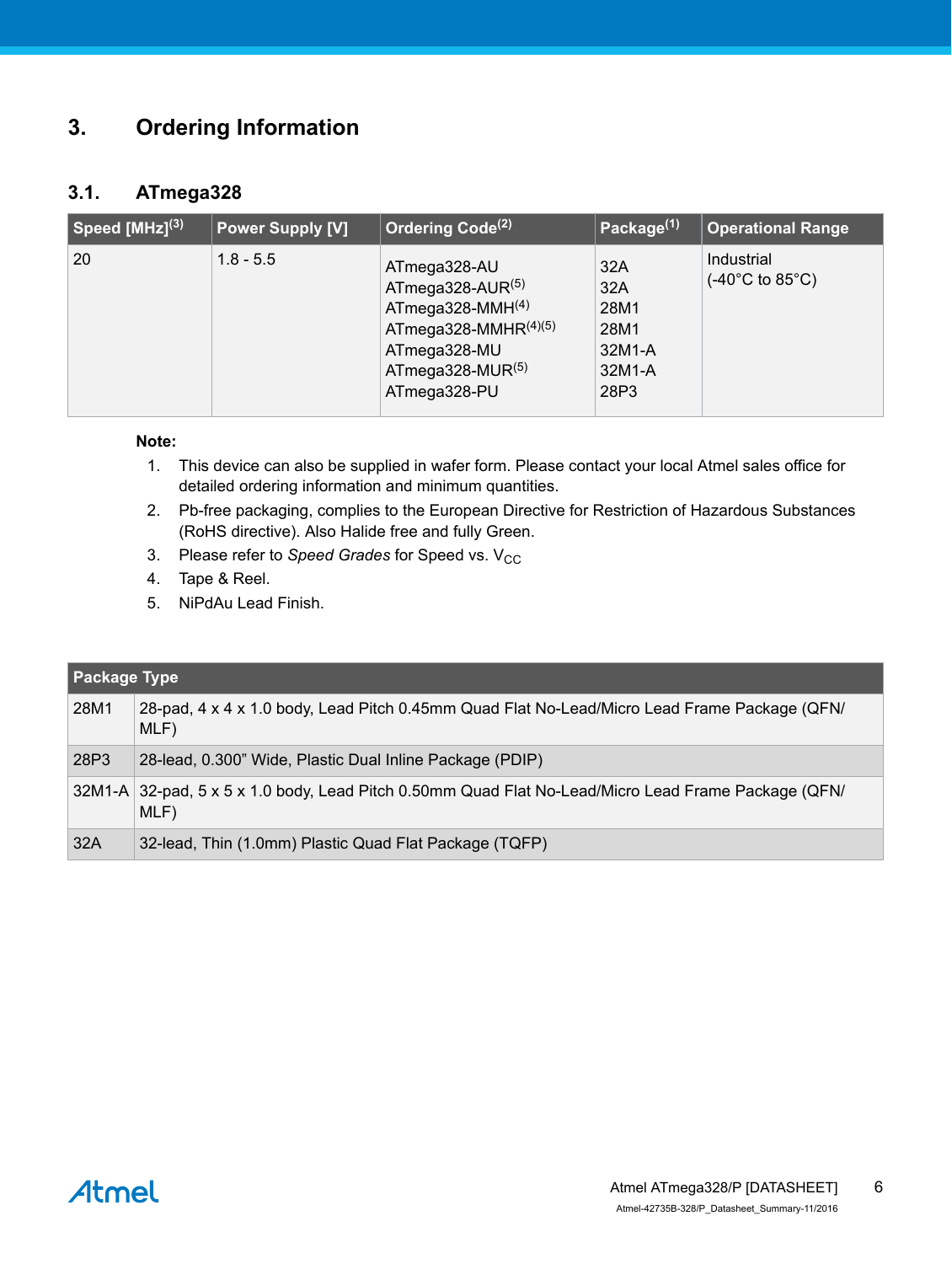## <span id="page-6-0"></span>**3.2. ATmega328P**

| Speed $[MHz]^{(3)}$ | <b>Power Supply [V]</b> | Ordering Code <sup>(2)</sup>                                                                                                                     | Package <sup>(1)</sup>                                 | <b>Operational Range</b>                           |  |  |
|---------------------|-------------------------|--------------------------------------------------------------------------------------------------------------------------------------------------|--------------------------------------------------------|----------------------------------------------------|--|--|
| 20                  | $1.8 - 5.5$             | ATmega328P-AU<br>ATmega328P-AUR $(5)$<br>ATmega328P-MMH $(4)$<br>ATmega328P-MMHR(4)(5)<br>ATmega328P-MU<br>ATmega328P-MUR $(5)$<br>ATmega328P-PU | 32A<br>32A<br>28M1<br>28M1<br>32M1-A<br>32M1-A<br>28P3 | Industrial<br>$(-40^{\circ}$ C to 85 $^{\circ}$ C) |  |  |
|                     |                         | ATmega328P-AN<br>ATmega328P-ANR(5)<br>ATmega328P-MN<br>ATmega328P-MNR $(5)$<br>ATmega328P-PN                                                     | 32A<br>32A<br>32M1-A<br>32M1-A<br>28P3                 | Industrial<br>$(-40^{\circ}$ C to $105^{\circ}$ C) |  |  |

#### **Note:**

- 1. This device can also be supplied in wafer form. Please contact your local Atmel sales office for detailed ordering information and minimum quantities.
- 2. Pb-free packaging, complies to the European Directive for Restriction of Hazardous Substances (RoHS directive). Also Halide free and fully Green.
- 3. Please refer to *Speed Grades* for Speed vs. V<sub>CC</sub>
- 4. Tape & Reel.
- 5. NiPdAu Lead Finish.

| <b>Package Type</b> |                                                                                                             |
|---------------------|-------------------------------------------------------------------------------------------------------------|
| 28M1                | 28-pad, 4 x 4 x 1.0 body, Lead Pitch 0.45mm Quad Flat No-Lead/Micro Lead Frame Package (QFN/<br>MLF)        |
| 28P3                | 28-lead, 0.300" Wide, Plastic Dual Inline Package (PDIP)                                                    |
|                     | 32M1-A 32-pad, 5 x 5 x 1.0 body, Lead Pitch 0.50mm Quad Flat No-Lead/Micro Lead Frame Package (QFN/<br>MLF) |
| 32A                 | 32-lead, Thin (1.0mm) Plastic Quad Flat Package (TQFP)                                                      |

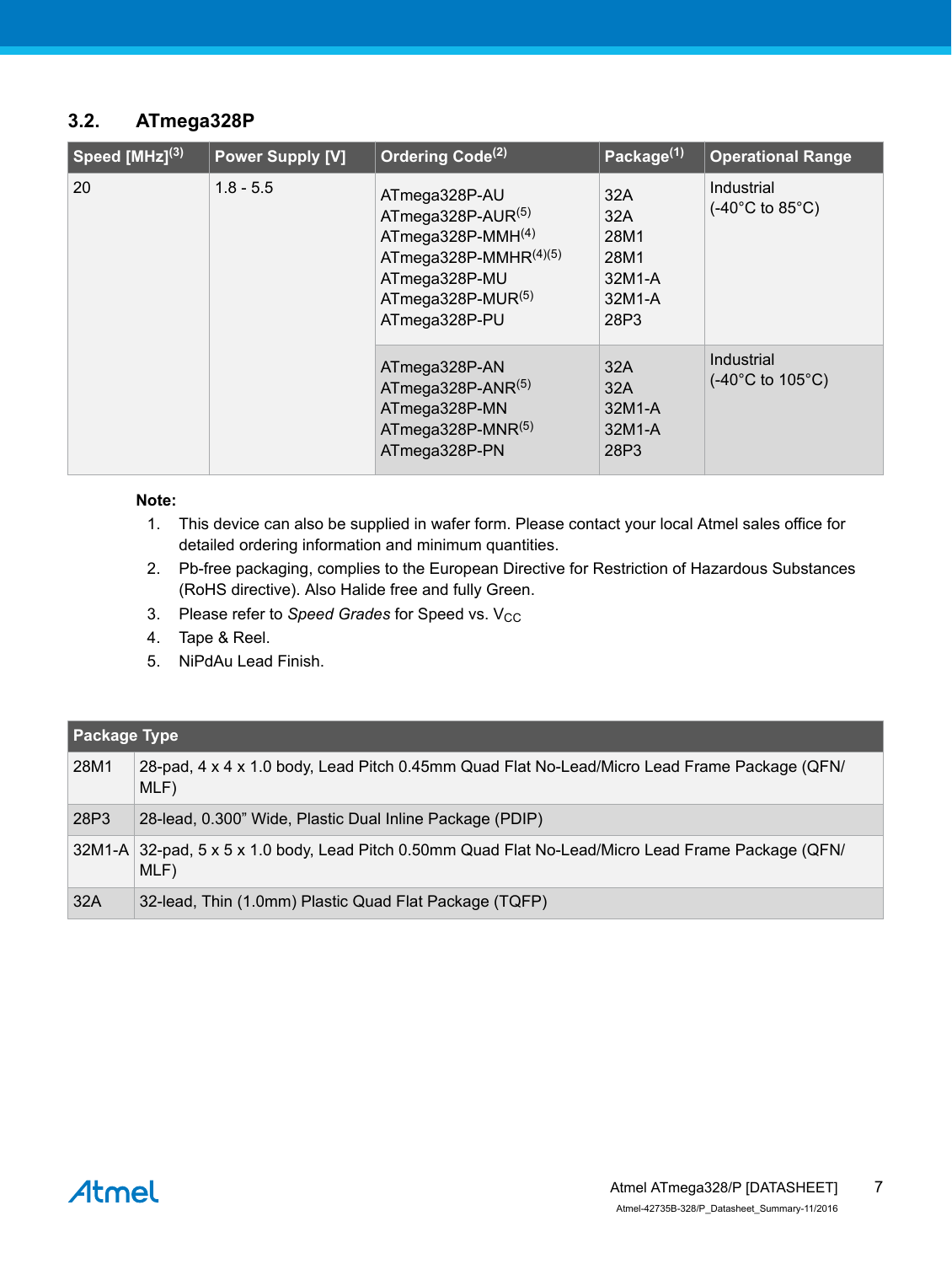# <span id="page-7-0"></span>**4. Block Diagram**

**Figure 4-1. Block Diagram**



Atmel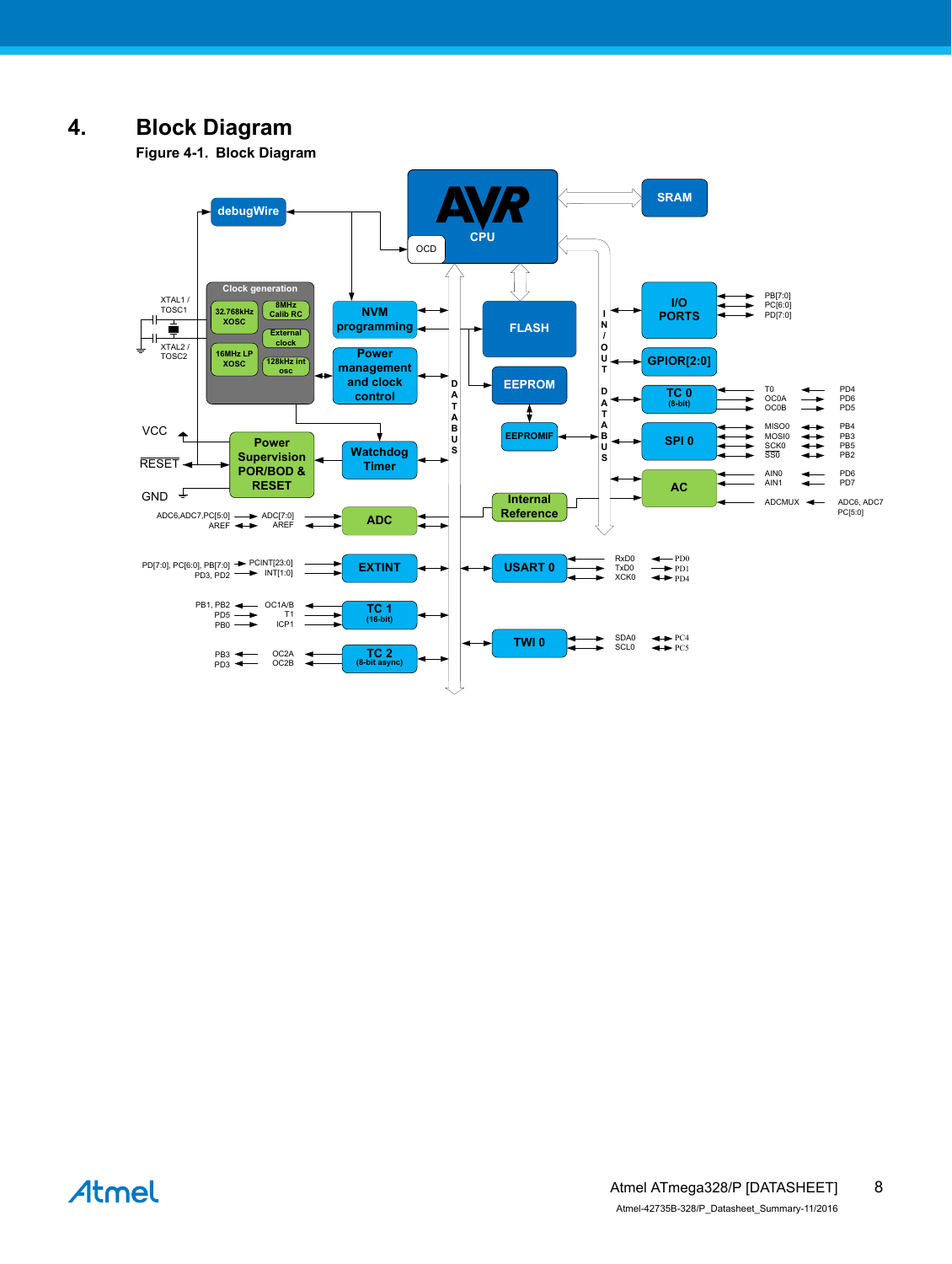# <span id="page-8-0"></span>**5. Pin Configurations**

## **5.1. Pin-out**

**Figure 5-1. 28-pin PDIP**



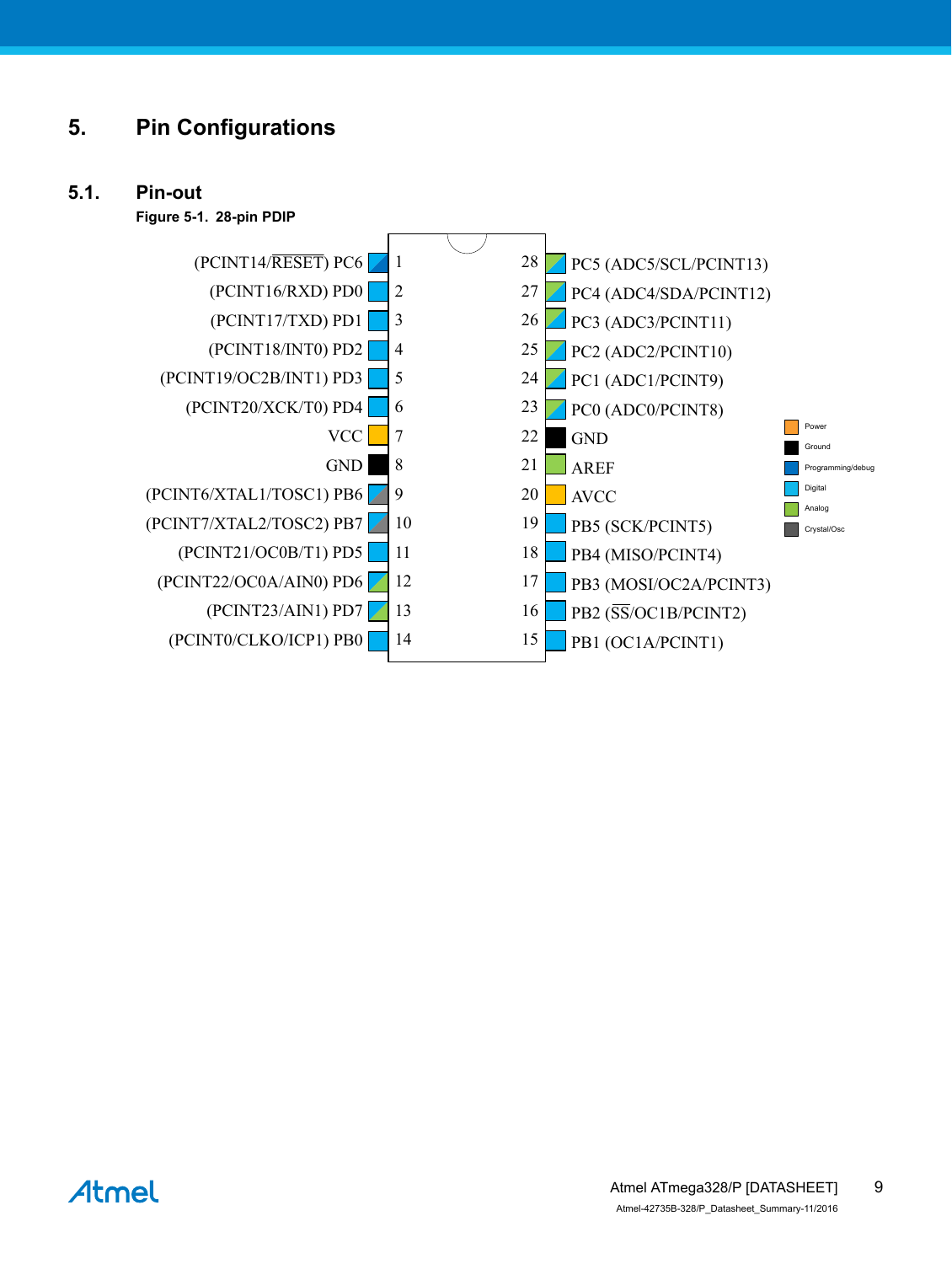**Figure 5-2. 28-pin MLF Top View**



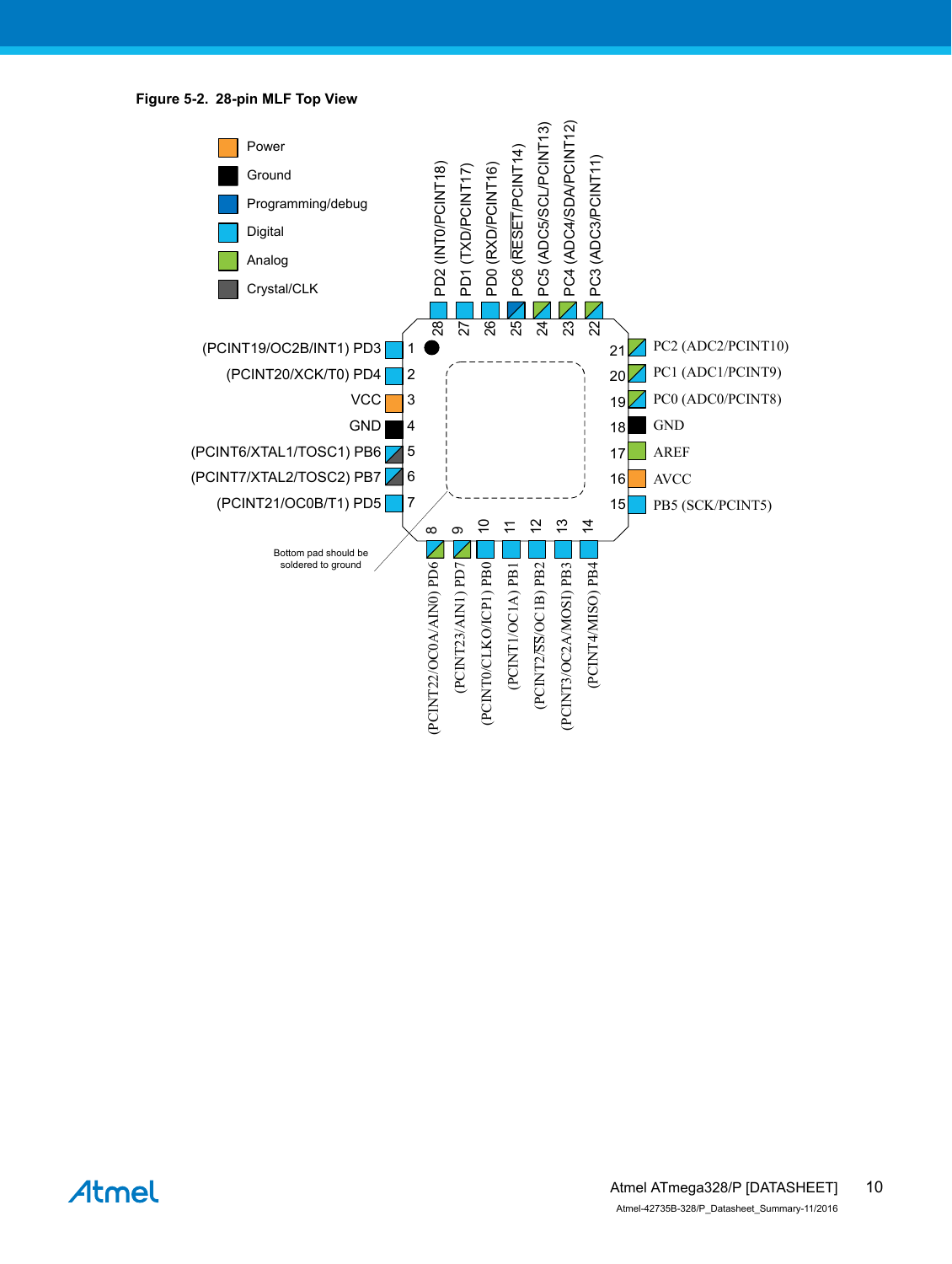

Atmel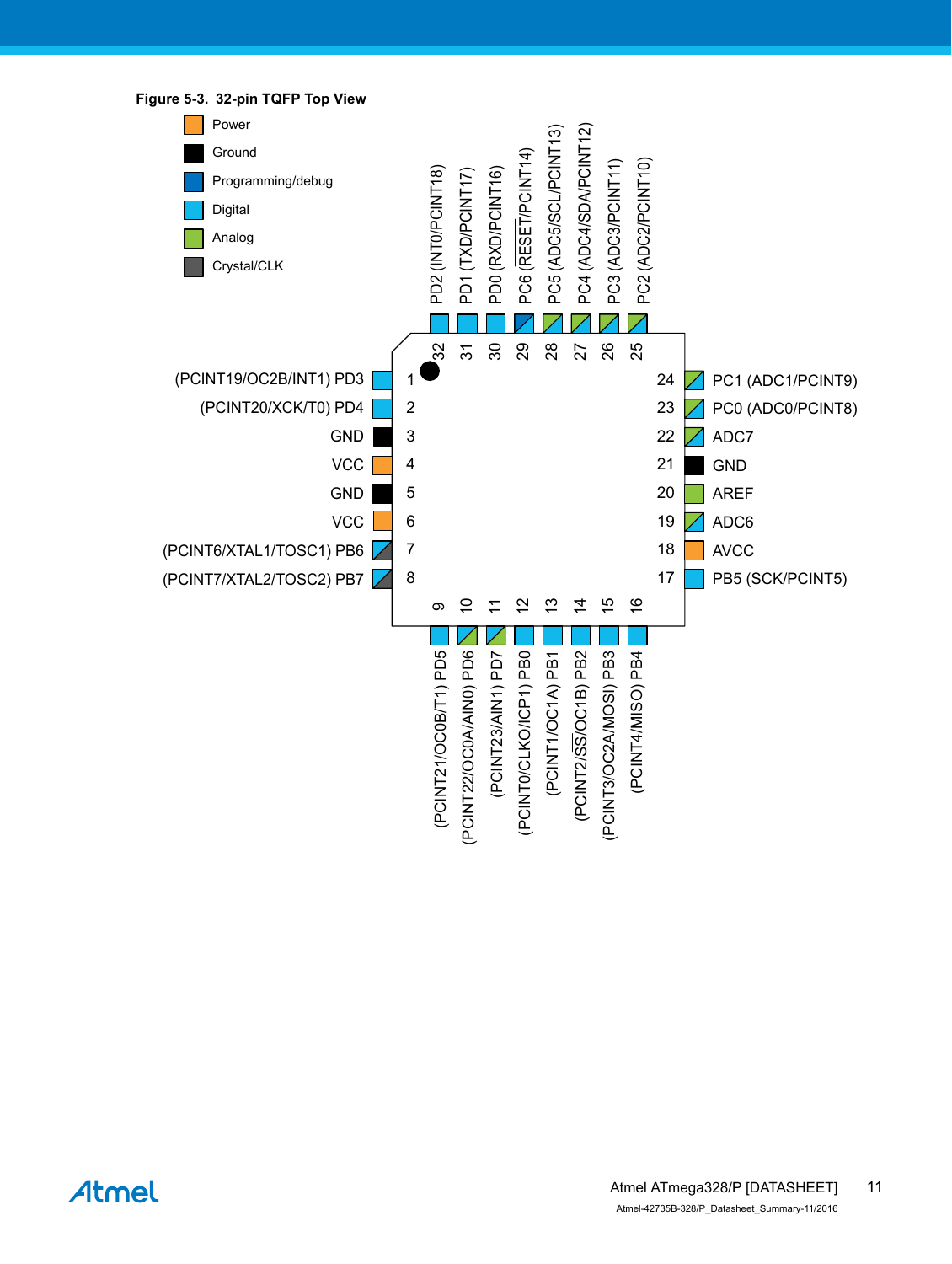<span id="page-11-0"></span>**Figure 5-4. 32-pin MLF Top View**



## **5.2. Pin Descriptions**

#### **5.2.1. VCC**

Digital supply voltage.

## **5.2.2. GND**

Ground.

### **5.2.3. Port B (PB[7:0]) XTAL1/XTAL2/TOSC1/TOSC2**

Port B is an 8-bit bi-directional I/O port with internal pull-up resistors (selected for each bit). The Port B output buffers have symmetrical drive characteristics with both high sink and source capability. As inputs, Port B pins that are externally pulled low will source current if the pull-up resistors are activated. The Port B pins are tri-stated when a reset condition becomes active, even if the clock is not running.

Depending on the clock selection fuse settings, PB6 can be used as input to the inverting Oscillator amplifier and input to the internal clock operating circuit.

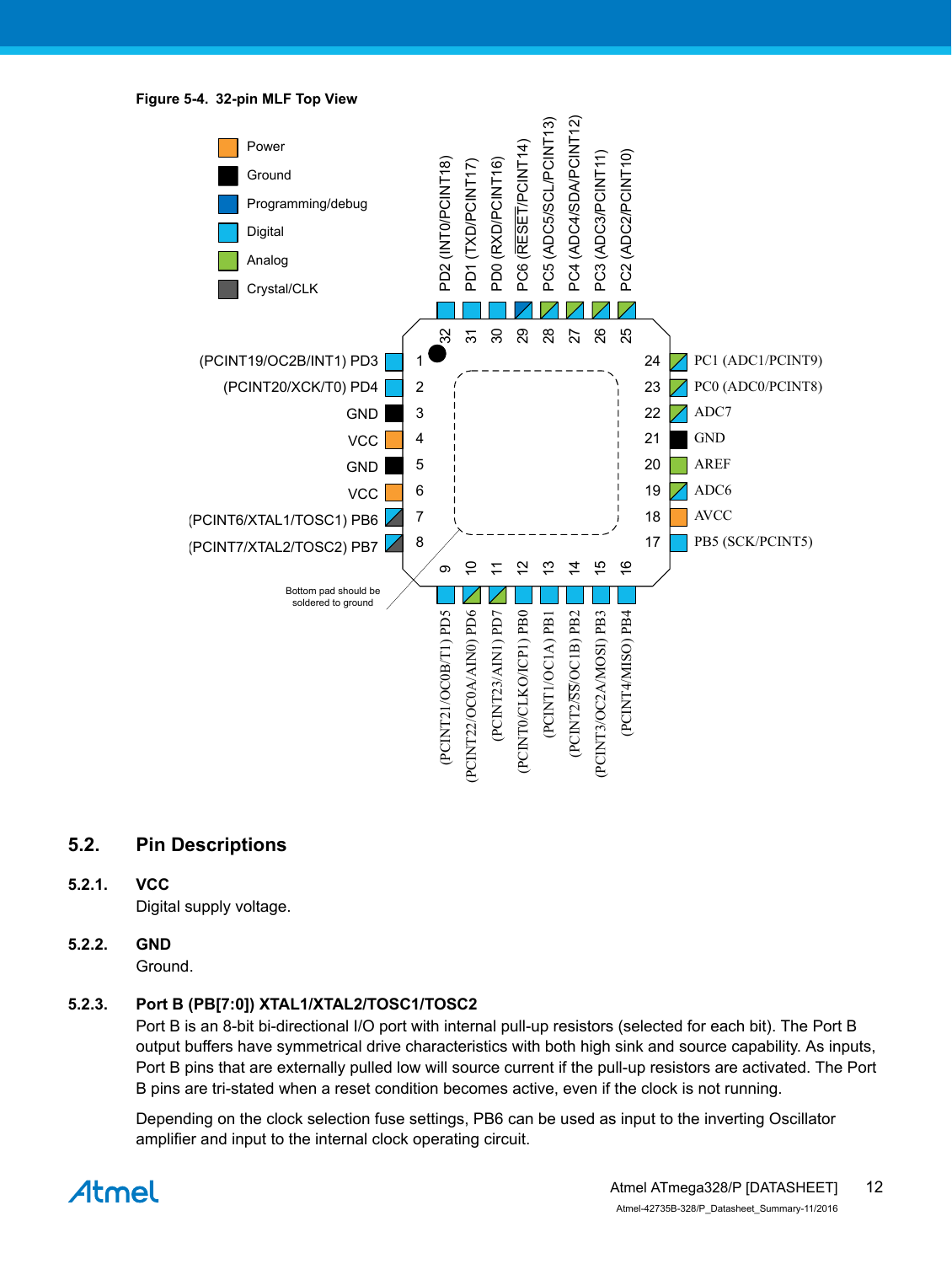Depending on the clock selection fuse settings, PB7 can be used as output from the inverting Oscillator amplifier.

If the Internal Calibrated RC Oscillator is used as chip clock source, PB[7:6] is used as TOSC[2:1] input for the Asynchronous Timer/Counter2 if the AS2 bit in ASSR is set.

#### **5.2.4. Port C (PC[5:0])**

Port C is a 7-bit bi-directional I/O port with internal pull-up resistors (selected for each bit). The PC[5:0] output buffers have symmetrical drive characteristics with both high sink and source capability. As inputs, Port C pins that are externally pulled low will source current if the pull-up resistors are activated. The Port C pins are tri-stated when a reset condition becomes active, even if the clock is not running.

#### **5.2.5. PC6/RESET**

If the RSTDISBL Fuse is programmed, PC6 is used as an I/O pin. Note that the electrical characteristics of PC6 differ from those of the other pins of Port C.

If the RSTDISBL Fuse is unprogrammed, PC6 is used as a Reset input. A low level on this pin for longer than the minimum pulse length will generate a Reset, even if the clock is not running. Shorter pulses are not guaranteed to generate a Reset.

The various special features of Port C are elaborated in the *Alternate Functions of Port C* section.

#### **5.2.6. Port D (PD[7:0])**

Port D is an 8-bit bi-directional I/O port with internal pull-up resistors (selected for each bit). The Port D output buffers have symmetrical drive characteristics with both high sink and source capability. As inputs, Port D pins that are externally pulled low will source current if the pull-up resistors are activated. The Port D pins are tri-stated when a reset condition becomes active, even if the clock is not running.

#### **5.2.7.** AV<sub>CC</sub>

 $AV_{CC}$  is the supply voltage pin for the A/D Converter, PC[3:0], and PE[3:2]. It should be externally connected to  $V_{CC}$ , even if the ADC is not used. If the ADC is used, it should be connected to  $V_{CC}$  through a low-pass filter. Note that PC $[6:4]$  use digital supply voltage,  $V_{CC}$ .

#### **5.2.8. AREF**

AREF is the analog reference pin for the A/D Converter.

#### **5.2.9. ADC[7:6] (TQFP and VFQFN Package Only)**

In the TQFP and VFQFN package, ADC[7:6] serve as analog inputs to the A/D converter. These pins are powered from the analog supply and serve as 10-bit ADC channels.

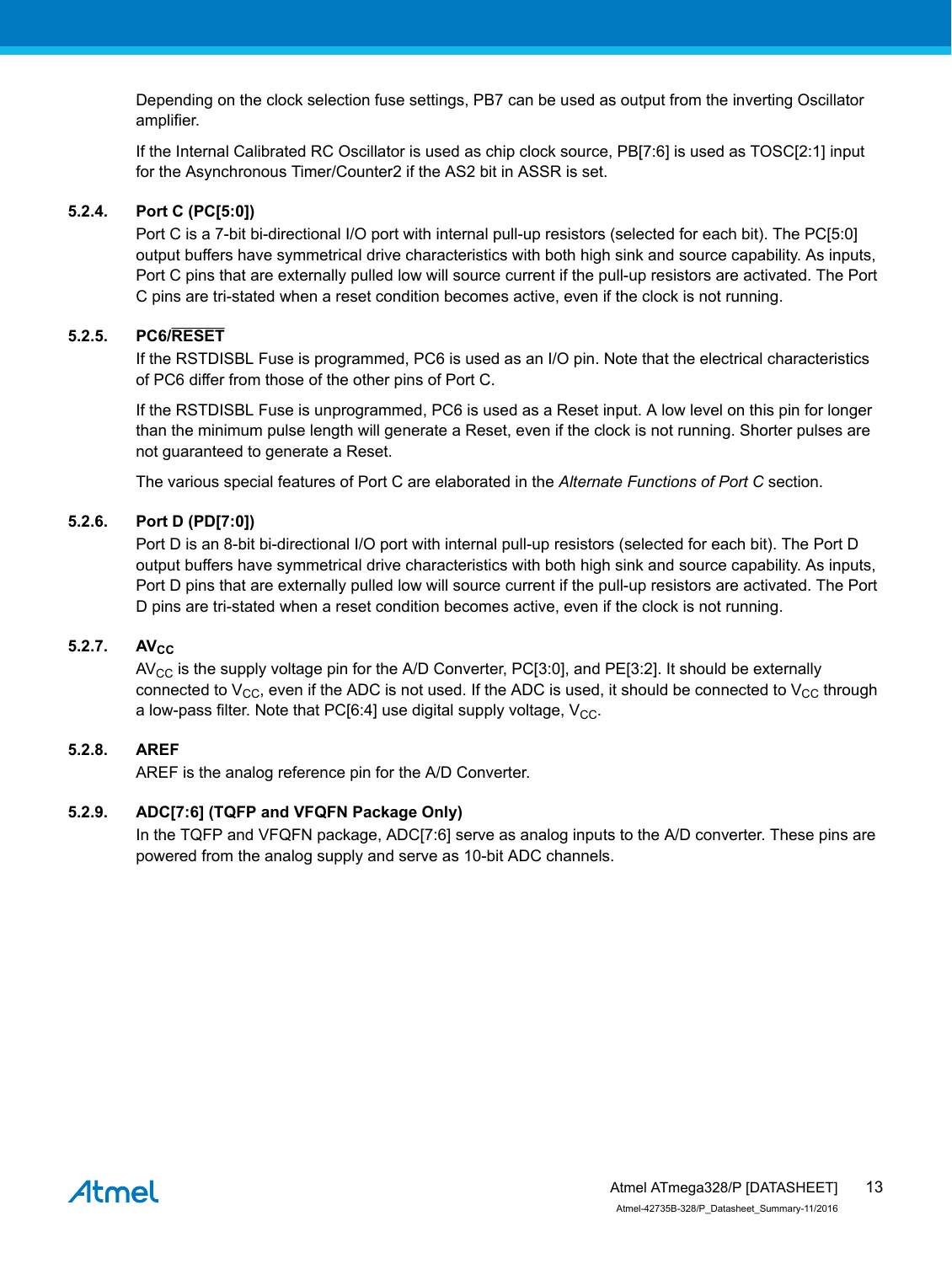# <span id="page-13-0"></span>**6. I/O Multiplexing**

Each pin is by default controlled by the PORT as a general purpose I/O and alternatively it can be assigned to one of the peripheral functions.

The following table describes the peripheral signals multiplexed to the PORT I/O pins.

| $(32-pin)$<br><b>MLF/TQFP)</b><br>Pin# | $(28-pin$<br>MLF) Pin#   | $(28-pin)$<br>PIPD) Pin# | <b>PAD</b>            | <b>EXTINT</b>    | <b>PCINT</b>  | ADC/AC | <b>OSC</b>                               | $T/C$ #0          | $\vert$ T/C<br>#1 | <b>USART 0   I2C 0</b> |             | SPI <sub>0</sub>        |
|----------------------------------------|--------------------------|--------------------------|-----------------------|------------------|---------------|--------|------------------------------------------|-------------------|-------------------|------------------------|-------------|-------------------------|
| $\mathbf{1}$                           | $\mathbf{1}$             | 5                        | PD[3]                 | INT <sub>1</sub> | PCINT19       |        |                                          | OC2B              |                   |                        |             |                         |
| $\overline{2}$                         | $\sqrt{2}$               | 6                        | PD[4]                 |                  | PCINT20       |        |                                          | T <sub>0</sub>    |                   | XCK0                   |             |                         |
| $\overline{4}$                         | $\sqrt{3}$               | 7                        | VCC                   |                  |               |        |                                          |                   |                   |                        |             |                         |
| 3                                      | $\overline{\mathbf{4}}$  | 8                        | <b>GND</b>            |                  |               |        |                                          |                   |                   |                        |             |                         |
| 6                                      | $\overline{\phantom{a}}$ |                          | VCC                   |                  |               |        |                                          |                   |                   |                        |             |                         |
| 5                                      | $\overline{\phantom{a}}$ | $\overline{a}$           | <b>GND</b>            |                  |               |        |                                          |                   |                   |                        |             |                         |
| $\overline{7}$                         | $\mathbf 5$              | 9                        | PB[6]                 |                  | PCINT6        |        | XTAL1/<br>TOSC1                          |                   |                   |                        |             |                         |
| 8                                      | $\,6\,$                  | 10                       | <b>PB[7]</b>          |                  | PCINT7        |        | XTAL <sub>2</sub> /<br>TOSC <sub>2</sub> |                   |                   |                        |             |                         |
| 9                                      | $\overline{7}$           | 11                       | PD[5]                 |                  | PCINT21       |        |                                          | <b>OC0B</b>       | T1                |                        |             |                         |
| $10$                                   | $\bf 8$                  | 12                       | PD[6]                 |                  | PCINT22 AIN0  |        |                                          | <b>OC0A</b>       |                   |                        |             |                         |
| 11                                     | $\boldsymbol{9}$         | 13                       | PD[7]                 |                  | PCINT23       | AIN1   |                                          |                   |                   |                        |             |                         |
| 12                                     | 10                       | 14                       | PB[0]                 |                  | <b>PCINT0</b> |        | <b>CLKO</b>                              | ICP1              |                   |                        |             |                         |
| 13                                     | 11                       | 15                       | PB[1]                 |                  | PCINT1        |        |                                          | OC1A              |                   |                        |             |                         |
| 14                                     | 12                       | 16                       | PB[2]                 |                  | PCINT2        |        |                                          | OC1B              |                   |                        |             | $\overline{\text{SS0}}$ |
| 15                                     | 13                       | 17                       | PB[3]                 |                  | PCINT3        |        |                                          | OC <sub>2</sub> A |                   |                        |             | MOSI0                   |
| 16                                     | 14                       | 18                       | PB[4]                 |                  | PCINT4        |        |                                          |                   |                   |                        |             | MISO0                   |
| 17                                     | 15                       | 19                       | PB[5]                 |                  | PCINT5        |        |                                          |                   |                   |                        |             | SCK0                    |
| 18                                     | 16                       | 20                       | <b>AVCC</b>           |                  |               |        |                                          |                   |                   |                        |             |                         |
| 19                                     | $\blacksquare$           | $\overline{\phantom{0}}$ | ADC6                  |                  |               | ADC6   |                                          |                   |                   |                        |             |                         |
| 20                                     | 17                       | 21                       | <b>AREF</b>           |                  |               |        |                                          |                   |                   |                        |             |                         |
| 21                                     | 18                       | 22                       | GND                   |                  |               |        |                                          |                   |                   |                        |             |                         |
| 22                                     | $\overline{\phantom{a}}$ | -                        | ADC7                  |                  |               | ADC7   |                                          |                   |                   |                        |             |                         |
| 23                                     | 19                       | 13                       | PC[0]                 |                  | PCINT8        | ADC0   |                                          |                   |                   |                        |             |                         |
| 24                                     | $20\,$                   | $24\,$                   | PC[1]                 |                  | PCINT9        | ADC1   |                                          |                   |                   |                        |             |                         |
| 25                                     | 21                       | 25                       | PC[2]                 |                  | PCINT10 ADC2  |        |                                          |                   |                   |                        |             |                         |
| 26                                     | 22                       | 26                       | PC[3]                 |                  | PCINT11 ADC3  |        |                                          |                   |                   |                        |             |                         |
| 27                                     | 23                       | 27                       | PC[4]                 |                  | PCINT12 ADC4  |        |                                          |                   |                   |                        | SDA0        |                         |
| 28                                     | 24                       | 28                       | PC[5]                 |                  | PCINT13 ADC5  |        |                                          |                   |                   |                        | <b>SCLO</b> |                         |
| 29                                     | 25                       | $\mathbf{1}$             | PC[6]<br><b>RESET</b> |                  | PCINT14       |        |                                          |                   |                   |                        |             |                         |

#### **Table 6-1. PORT Function Multiplexing**

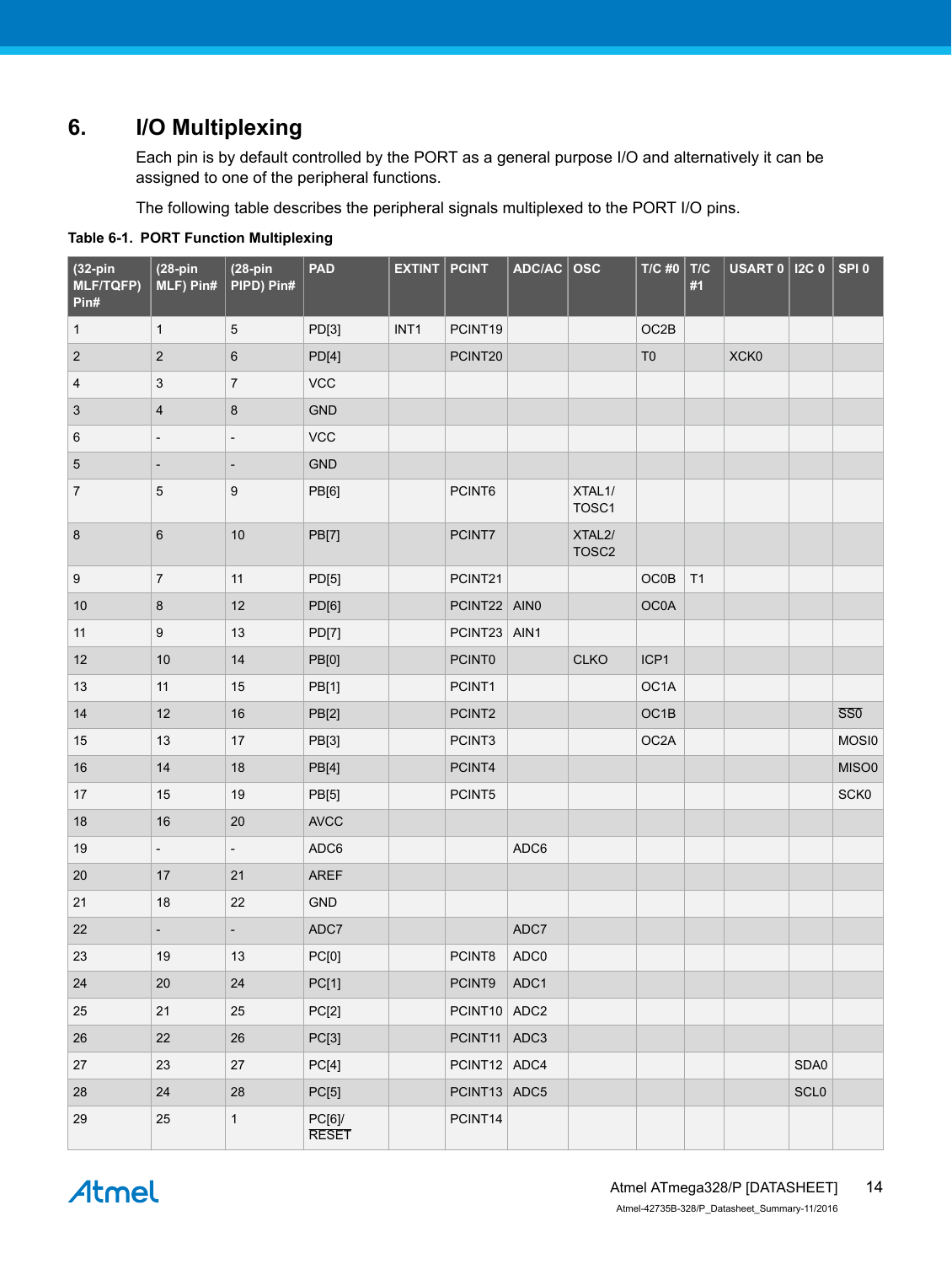| $(32-pin)$<br>$MLF/TQFP)$ $MLF$ ) Pin# PIPD) Pin#<br>Pin# | $(28-pin)$ | $(28-pin)$ | <b>PAD</b>   | <b>EXTINT PCINT</b> |                     | $ADC/AC$ $OSC$ | $T/C$ #0   $T/C$ | #1 | $\vert$ USART 0 $\vert$ I2C 0 $\vert$ SPI 0 |  |
|-----------------------------------------------------------|------------|------------|--------------|---------------------|---------------------|----------------|------------------|----|---------------------------------------------|--|
| 30                                                        | 26         |            | PD[0]        |                     | PCINT <sub>16</sub> |                |                  |    | RXD <sub>0</sub>                            |  |
| 31                                                        | 27         | 3          | <b>PD[1]</b> |                     | PCINT <sub>17</sub> |                |                  |    | TXD <sub>0</sub>                            |  |
| 32                                                        | 28         |            | <b>PD[2]</b> | INT <sub>0</sub>    | PCINT <sub>18</sub> |                |                  |    |                                             |  |

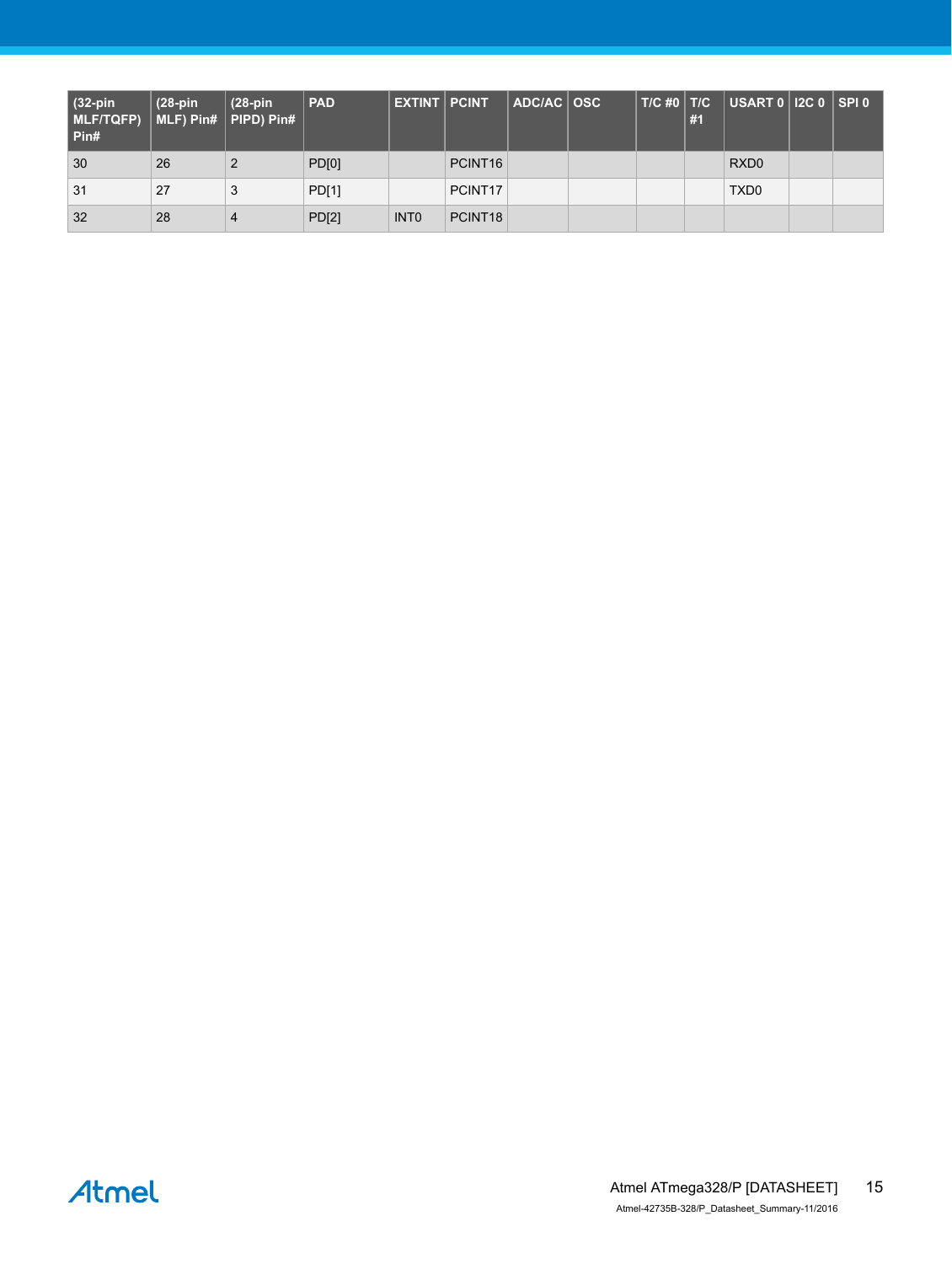# <span id="page-15-0"></span>**7. Resources**

A comprehensive set of development tools, application notes, and datasheets are available for download on [http://www.atmel.com/avr.](http://www.atmel.com/avr)

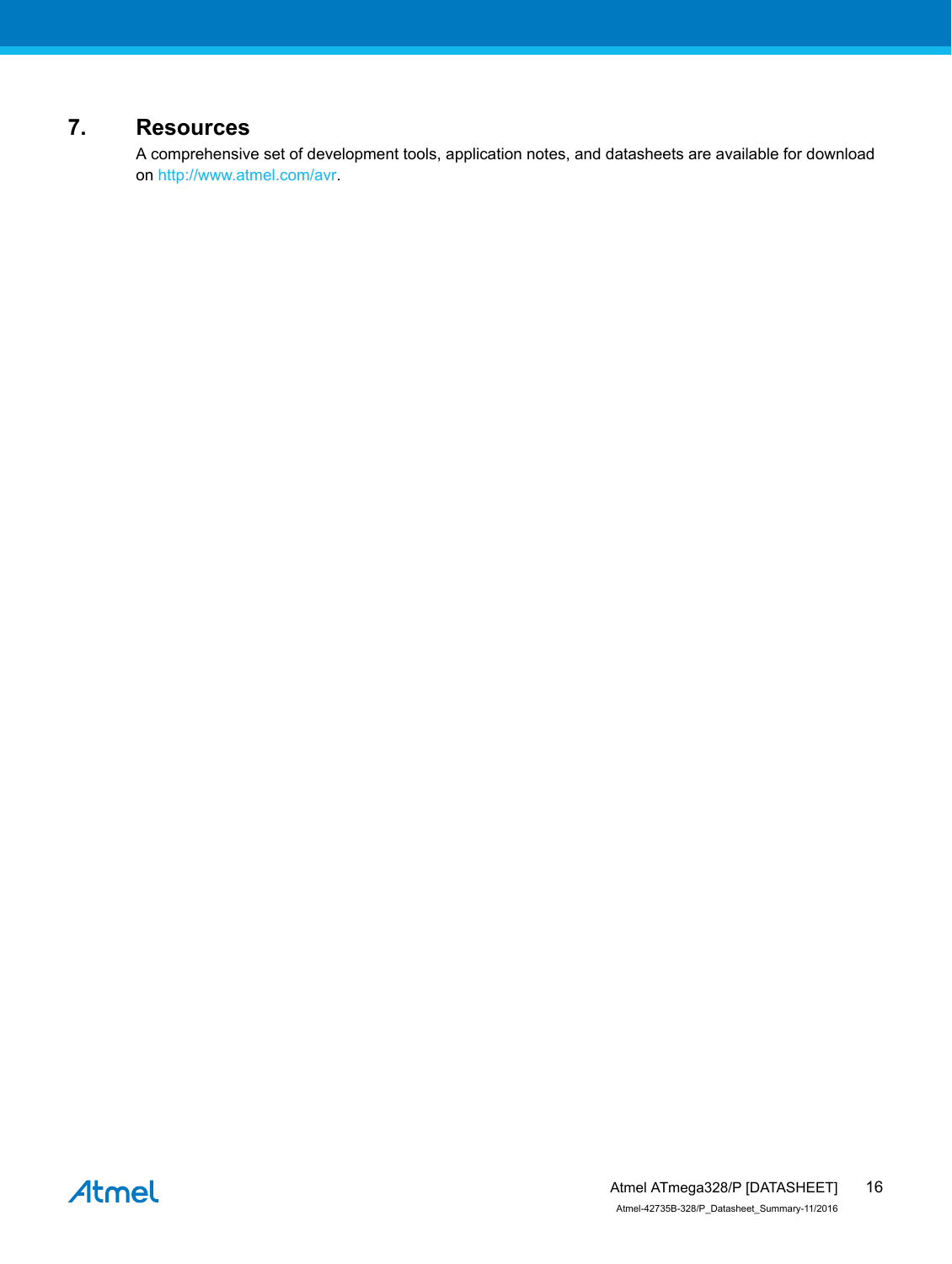# <span id="page-16-0"></span>**8. Data Retention**

Reliability Qualification results show that the projected data retention failure rate is much less than 1 PPM over 20 years at 85°C.

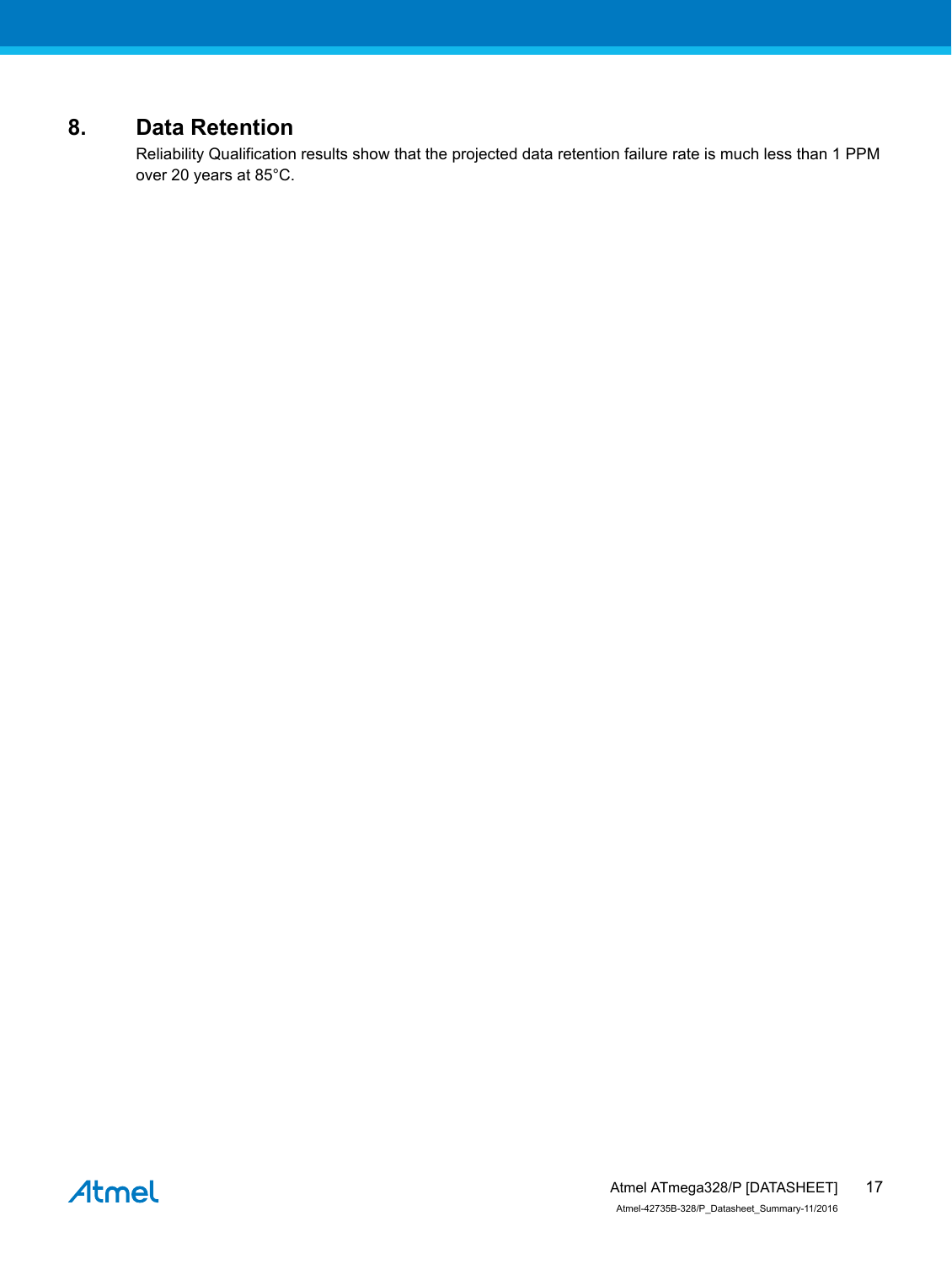# <span id="page-17-0"></span>**9. About Code Examples**

This documentation contains simple code examples that briefly show how to use various parts of the device. These code examples assume that the part specific header file is included before compilation. Be aware that not all C compiler vendors include bit definitions in the header files and interrupt handling in C is compiler dependent. Confirm with the C compiler documentation for more details.

For I/O Registers located in extended I/O map, "IN", "OUT", "SBIS", "SBIC", "CBI", and "SBI" instructions must be replaced with instructions that allow access to extended I/O. Typically "LDS" and "STS" combined with "SBRS", "SBRC", "SBR", and "CBR".

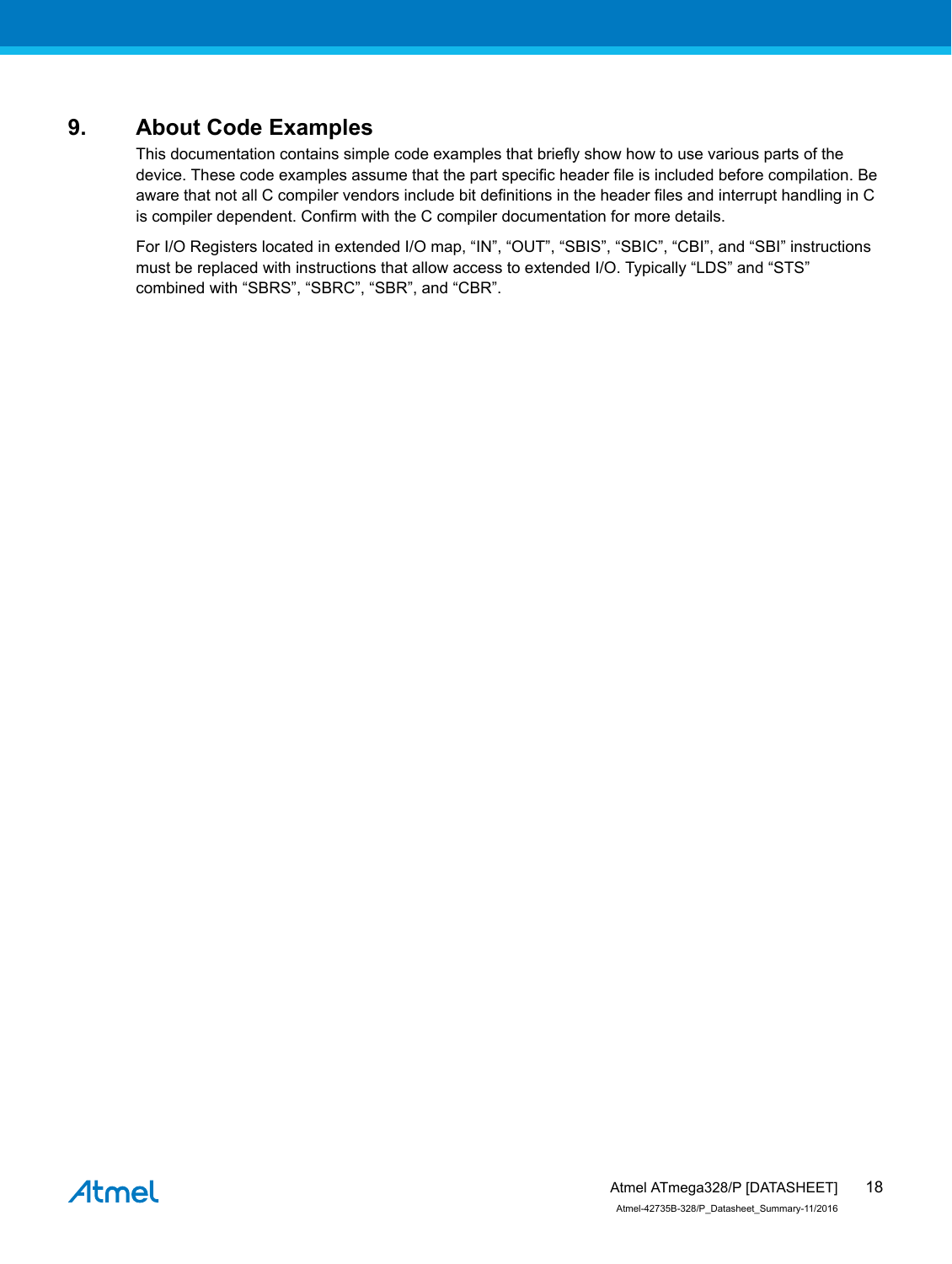# <span id="page-18-0"></span>**10. Capacitive Touch Sensing**

## **10.1. QTouch Library**

The Atmel<sup>®</sup> QTouch<sup>®</sup> Library provides a simple to use solution to realize touch sensitive interfaces on most Atmel AVR<sup>®</sup> microcontrollers. The QTouch Library includes support for the Atmel QTouch and Atmel QMatrix<sup>®</sup> acquisition methods.

Touch sensing can be added to any application by linking the appropriate Atmel QTouch Library for the AVR Microcontroller. This is done by using a simple set of APIs to define the touch channels and sensors, and then calling the touch sensing API's to retrieve the channel information and determine the touch sensor states.

The QTouch Library is FREE and downloadable from the Atmel website at the following location: [http://](http://www.atmel.com/technologies/touch/) [www.atmel.com/technologies/touch/](http://www.atmel.com/technologies/touch/). For implementation details and other information, refer to the [Atmel](http://www.atmel.com/dyn/resources/prod_documents/doc8207.pdf) [QTouch Library User Guide](http://www.atmel.com/dyn/resources/prod_documents/doc8207.pdf) - also available for download from the Atmel website.

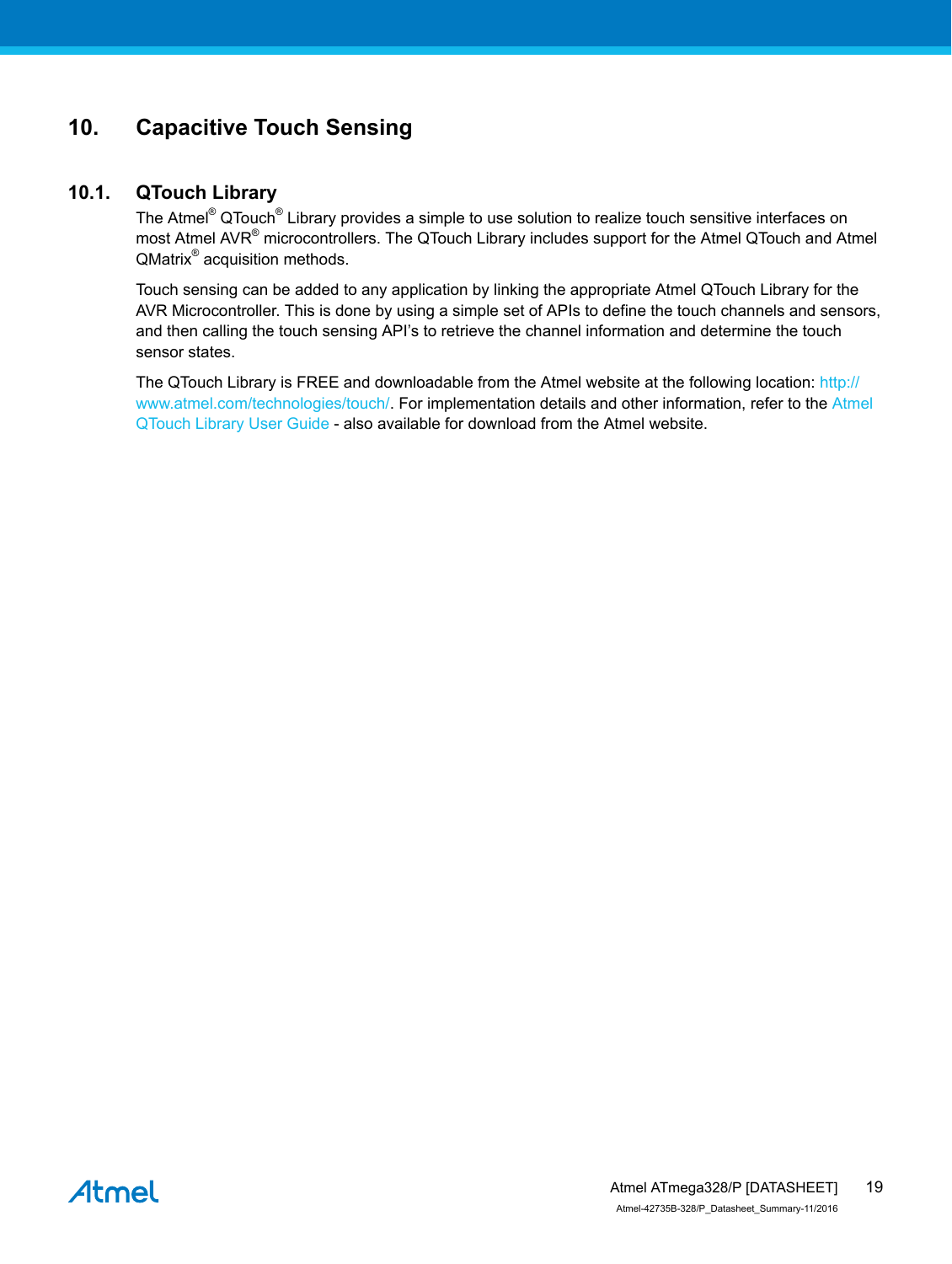# <span id="page-19-0"></span>**11. Packaging Information**

## **11.1. 32-pin 32A**



Atmel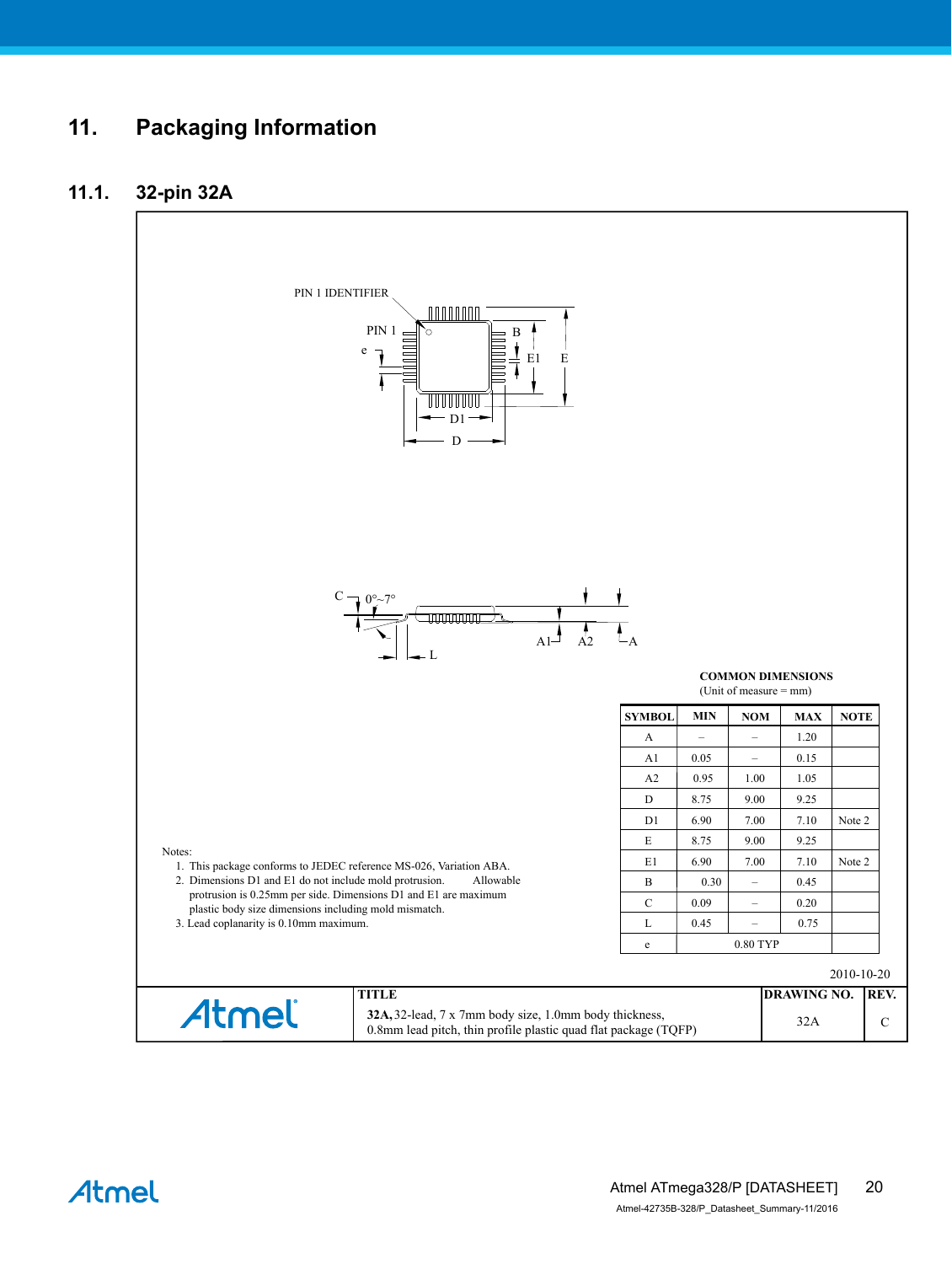## <span id="page-20-0"></span>**11.2. 32-pin 32M1-A**



Atmel

Atmel ATmega328/P [DATASHEET] Atmel-42735B-328/P\_Datasheet\_Summary-11/2016 21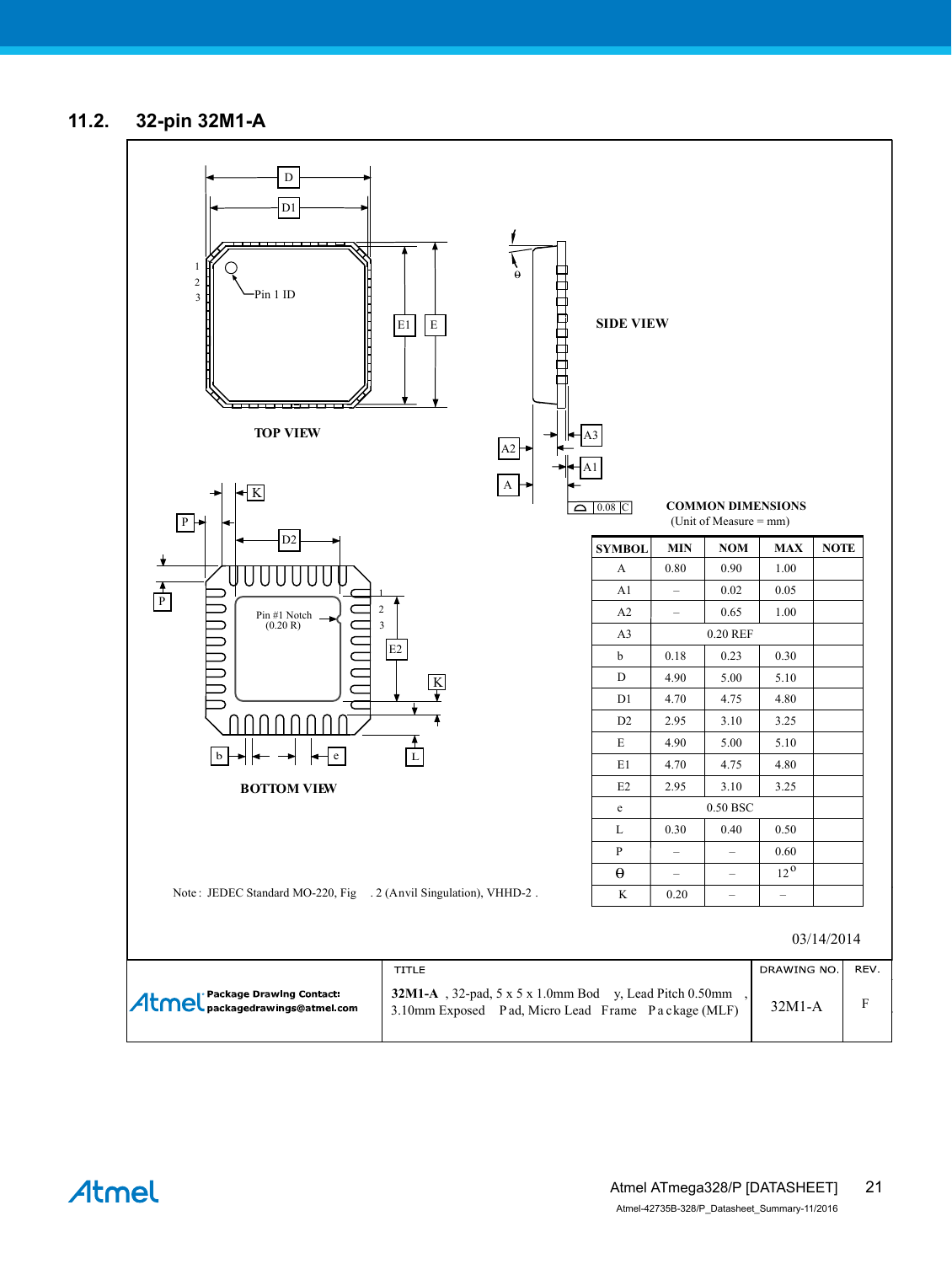## <span id="page-21-0"></span>**11.3. 28-pin 28M1**



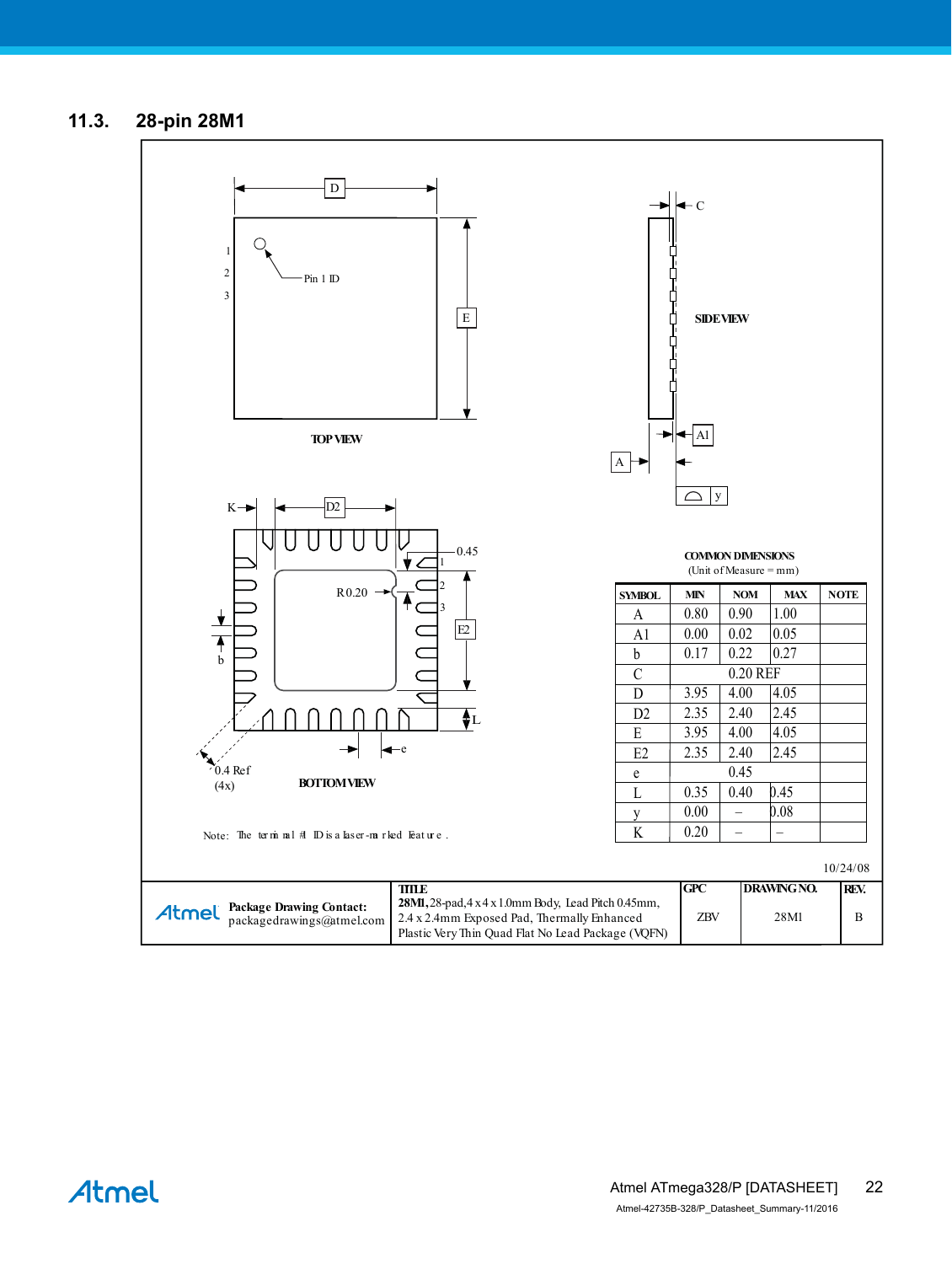## <span id="page-22-0"></span>**11.4. 28-pin 28P3**